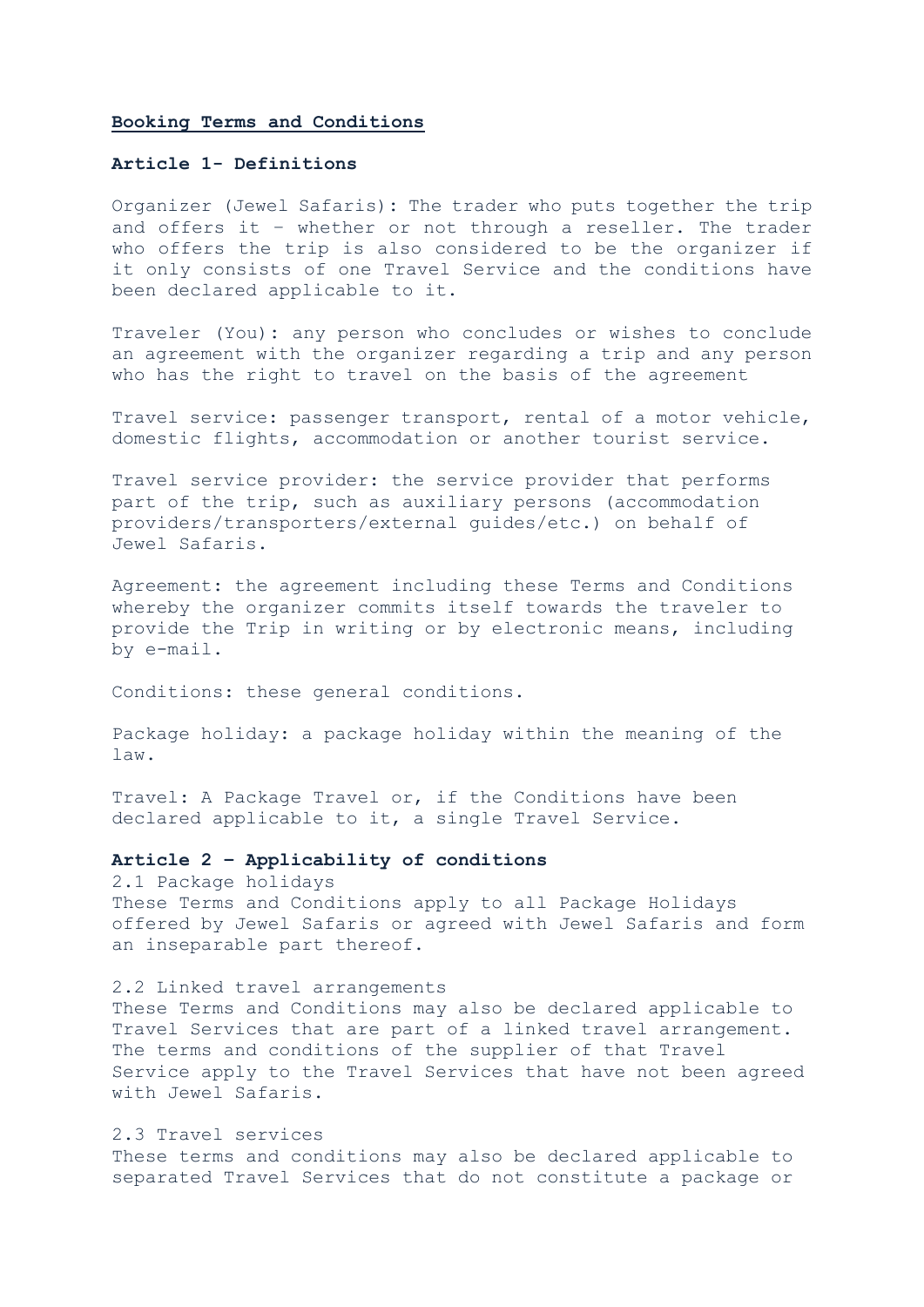linked travel arrangement. These Travel Services are not protected in the event of the insolvency of Jewel Safaris unless it is expressly stated in the offer which party provides cover in the event of the insolvency of Jewel Safaris.

2.4 Deviating and additional conditions

Deviating and additional conditions must be agreed in writing. Deviating provisions in the individual agreement take precedence over these Terms.

# **The booking Article 3 – Conclusion of Agreement**

# 3.1 Content:

The trip offered includes the services and facilities that are expressly described in the offers and publications of Jewel Safaris. The content of the offer is determined solely on the basis of the information provided by or on behalf of Jewel Safaris. Information in publications of Travel Service Providers is not part of the offer, regardless of whether a link to it is included in the offer of Jewel Safaris. The stated travel time is stated in whole days, whereby the day of departure and arrival are counted as whole days.

3.2 Conclusion of agreement The Agreement is concluded by the Traveler's acceptance of Jewel Safaris.

3.3 Obvious errors

Obvious errors in the offer are not binding on Jewel Safaris. This concerns the price, the content of the service offered or other information of which the Traveler, in view of all the circumstances, could not reasonably assume that Jewel Safaris intended to explain this. If there is reason to doubt the correctness of the price or information, the Traveler must inquire Jewel Safaris about this.

## 3.4 Special preferences.

If the Traveler expresses certain preferences before or when entering into the Agreement, rights can only be derived from them insofar as these preferences have been accepted as special through a written commitment from Jewel Safaris to the Traveler that the preference will be granted. The note as a preference on travel documents and the booking confirmation is insufficient for this.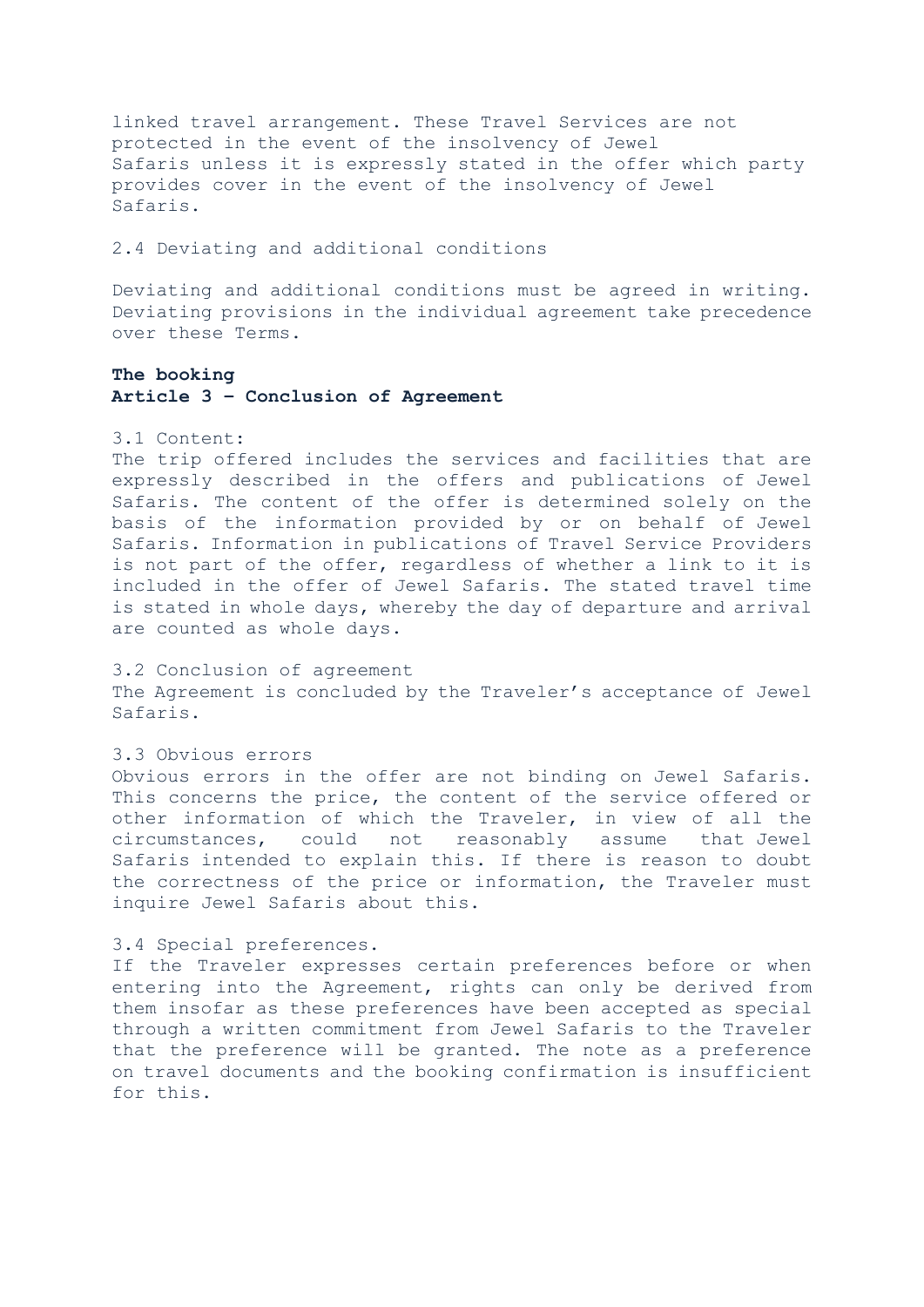### 3.5 Special requirements

If, at the latest when entering into the Agreement, the Traveler makes requirements in connection with the medical condition or because of other compelling interests known to Jewel Safaris as a 'requirement', this applies as a suspensive condition for the conclusion of the Agreement. Jewel Safaris must reject or confirm the 'requirement' within a reasonable time and ensure that this will be done. A term of 7 days is in any case considered reasonable. If Jewel Safaris rejects the requirement, no Agreement will be concluded. If Jewel Safaris confirms the 'requirement', the Agreement is concluded by sending confirmation. If additional costs are associated with the requirements and these are known, Jewel Safaris will make a new offer to the Traveler.

3.6 Confirmation of receipt of the booking If acceptance by the Traveler takes place, Jewel Safaris will confirm receipt of the acceptance sent by the Traveler.

3.7 Confirmation of the booking Immediately after booking the trip, Jewel Safaris will send a booking confirmation, whether or not together with a (deposit) invoice.

## 3.8 Withdrawal by traveler

A booking of the Trip is final. The Traveler has no right to revoke the Agreement unless he/she needs a safari extension which attracts extra costs

## 3.9 Minors

The Traveler who books the trip must be of legal age. If a minor (below 18 years) travels without the persons who have custody of the minor, these persons must send a signed declaration of consent within 7 days of booking. In this case notwithstanding this article, the Agreement will only be finalized after receipt of this statement by Jewel Safaris.

### 3.10 Booking for other Travelers & communication

The Traveler who enters into an Agreement on behalf of or for the benefit of one or more other Travelers is jointly and severally liable for all obligations arising therefrom. The other Travelers are each liable for their own part. The confirmation, invoice, travel documents and all other communication are only sent to the Traveler who makes the booking. The Traveler who books the Trip on behalf of or for the benefit of others is obliged – with the permission of that person – to disclose relevant personal circumstances of those other Travelers that may affect the execution of the Agreement when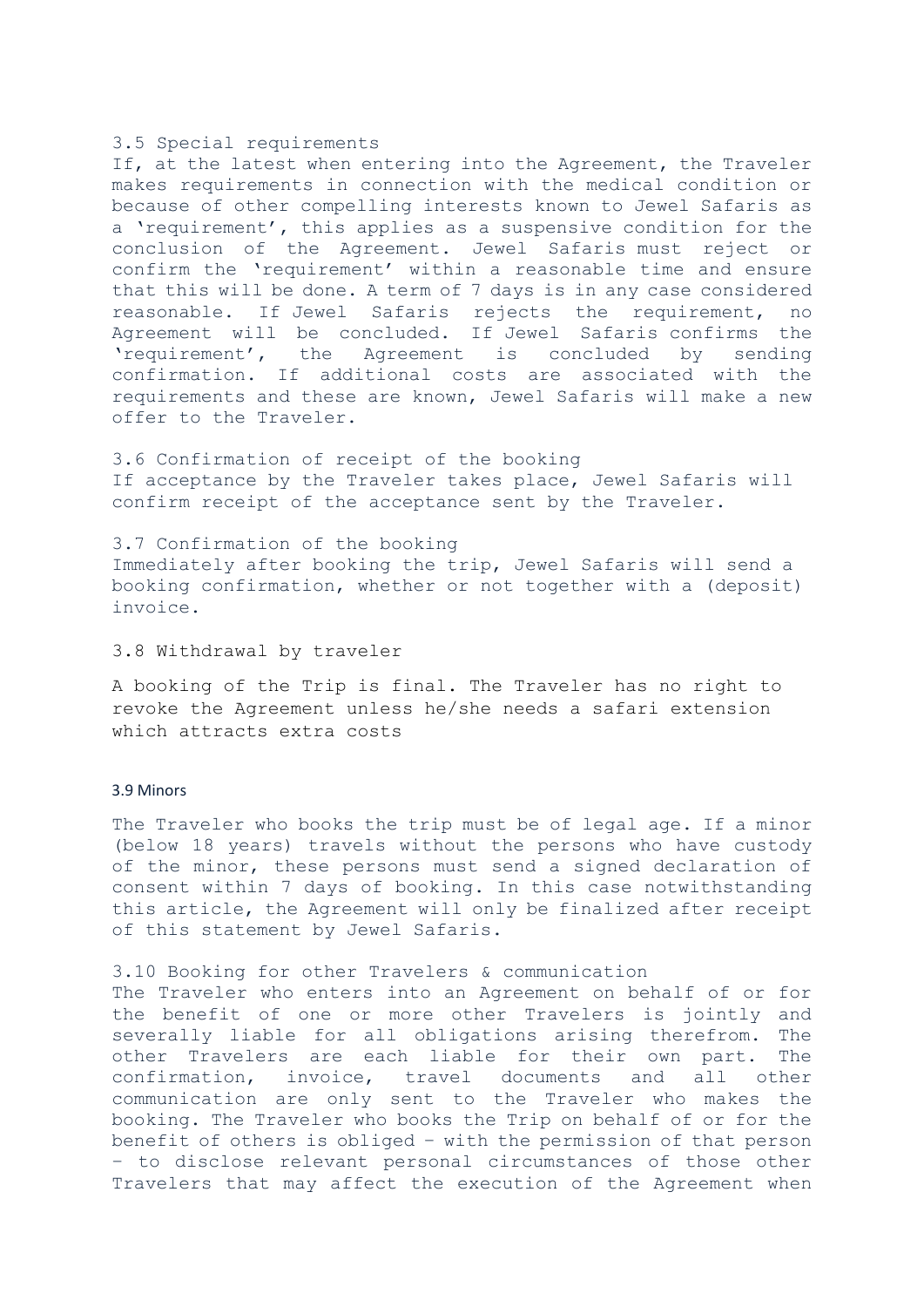registering. The Traveler who books the Trip on behalf of or for the benefit of others is obliged to provide those other Travelers with these Conditions and other relevant communication.

# **Information Article 4 – Information by Jewel Safaris**

## 4.1 Travel sum

Package prices are per person, unless expressly stated otherwise. Hence cost is highly determined by number of travelers on a safari. The offered travel sum includes all known unavoidable additional costs, unless the costs cannot be included in the travel sum or are not yet known. In that case, these costs or the nature of the costs will be stated clearly and close to the travel sum. If the travel sum is age-dependent, the age on the first day of the Trip is decisive.

## 4.2 Information by Jewel Safaris after booking

When concluding the Agreement or immediately thereafter, Jewel Safaris will provide the Traveler with the Agreement, including the accepted special preferences of the Traveler and information tailored to the nationality of the traveler about the necessary travel documents (passports, visas, etc.) and any formalities on health and other legally required information.

## 4.3 Information by Jewel Safaris before the trip

In time before the start of the Trip and at latest when the travel documents are provided, the Traveler will receive detailed information about the booked Trip, including information about the planned departure times, the latest time to check-in, the planned stops and arrivals and, where applicable, the name of the traveler, the airline carrying out the air transport. Unless the traveler has booked the flight with another organizer in that case the traveler is responsible to check the departure time and other details.

## 4.4 Travel documents

The Traveler must have the necessary travel documents for the Trip, such as a passport, visa, vaccination certificates, etc. The traveler must check with the authorities and institutions for applicability, completeness and topicality. Before booking the trip, the Traveler must verify whether there is sufficient time to obtain the necessary travel documents in connection with the possible long processing time of an application for travel documents and in particular any required visa. If the Traveler cannot or cannot fully make the Trip due to the lack of valid, complete and correct travel documents, the resulting costs will be fully borne by the Traveler.

4.5 Travel documents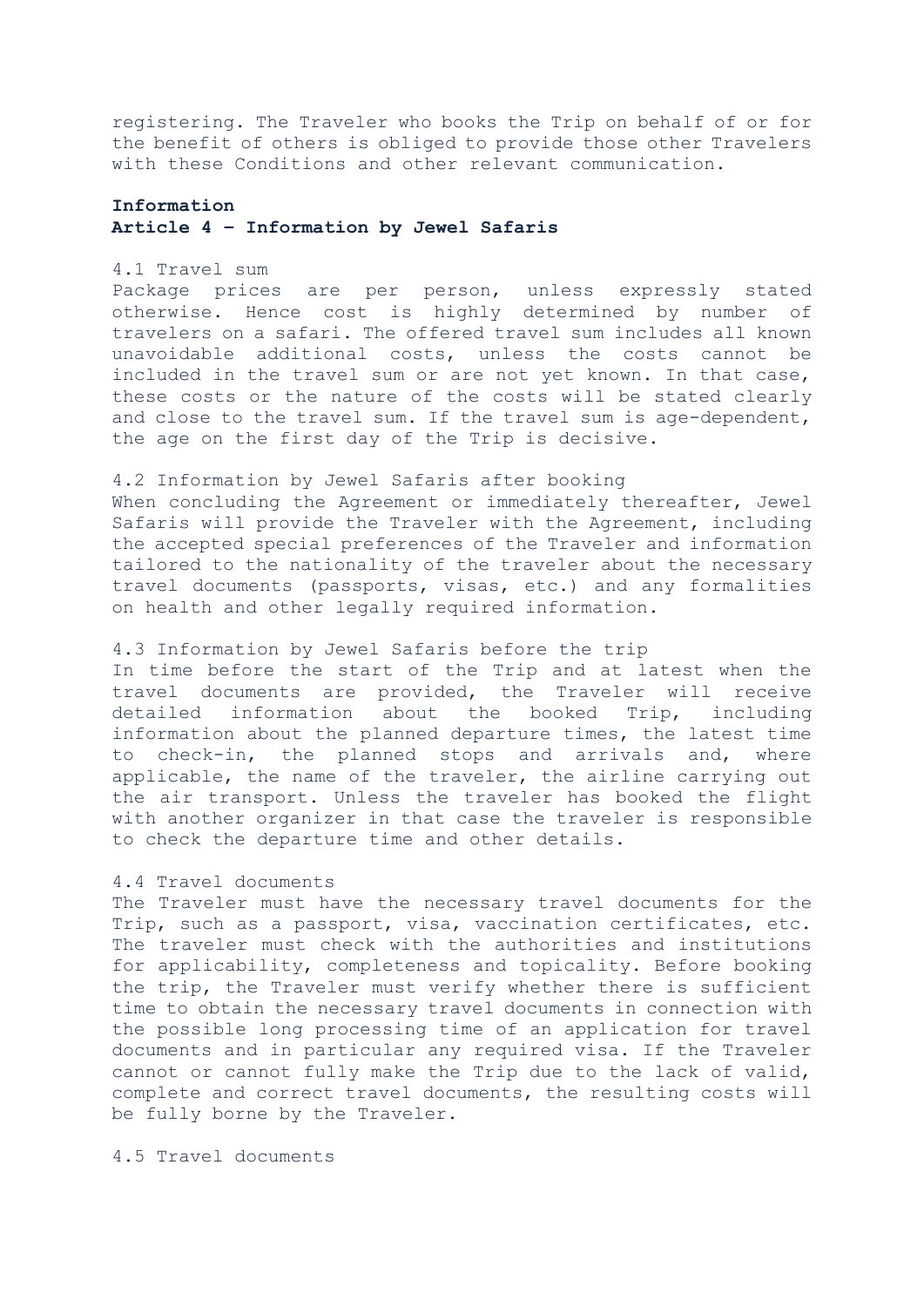The travel documents (domestic flight tickets, vouchers, etc.) will be sent to the Traveler in time and at the latest 7 days before departure, unless the invoice has not yet been paid in full. If the Traveler has not received the travel documents 5 days before departure, he/she must immediately inform Jewel Safaris/ Definitive departure and arrival times are stated in the travel documents.

### 4.6 Insurance information

Jewel Safaris advice the Traveler to take a cancellation insurance and travel insurance.

### **Article 5 – Information by the Traveler**

5.1 Relevant information from the Traveler(s)

Before or at the conclusion of the Agreement, the Traveler who makes the booking provides all information relevant to the Trip about himself and the other Travelers registered by him or her. In particular, this concerns information about the Travelers or the composition of the group if this may affect the health or safety of the Traveler or others during the Trip. If the information provided is incorrect or incomplete, this may result in the Traveler being excluded from participation by **Jewel Safaris or** the Travel Service Providers. In that case, the Traveler owes the cancellation costs in accordance with Article 9 paragraph 2. Other costs arising from this will also be borne by the Traveler.

5.2 Reduced mobility, pregnant women, unaccompanied minors and illness Travelers with reduced mobility and their companions, pregnant women, unaccompanied minors and Travelers with an illness that may have an effect on the Trip must report this to **Jewel Safaris** when entering into the Agreement or in any case as soon as possible after the Traveler is aware of this regarding any consequences for the Trip and in particular air transport. These Travelers must verify with the carrier whether a medical statement is required to be allowed to travel.

# **Before the trip Article 6 – Payment Schedule**

#### 6.1 Down payment

You are required to make a deposit payment of 30% of the safari price plus cost of Gorilla & Chimp permits (where applicable) within 12 days of receipt of the down payment invoice to consider the safari confirmed.

## 6.2 Balance payment

Final payment to be paid 60 days prior to safari start date. Note that this schedule is based on service providers' booking terms and conditions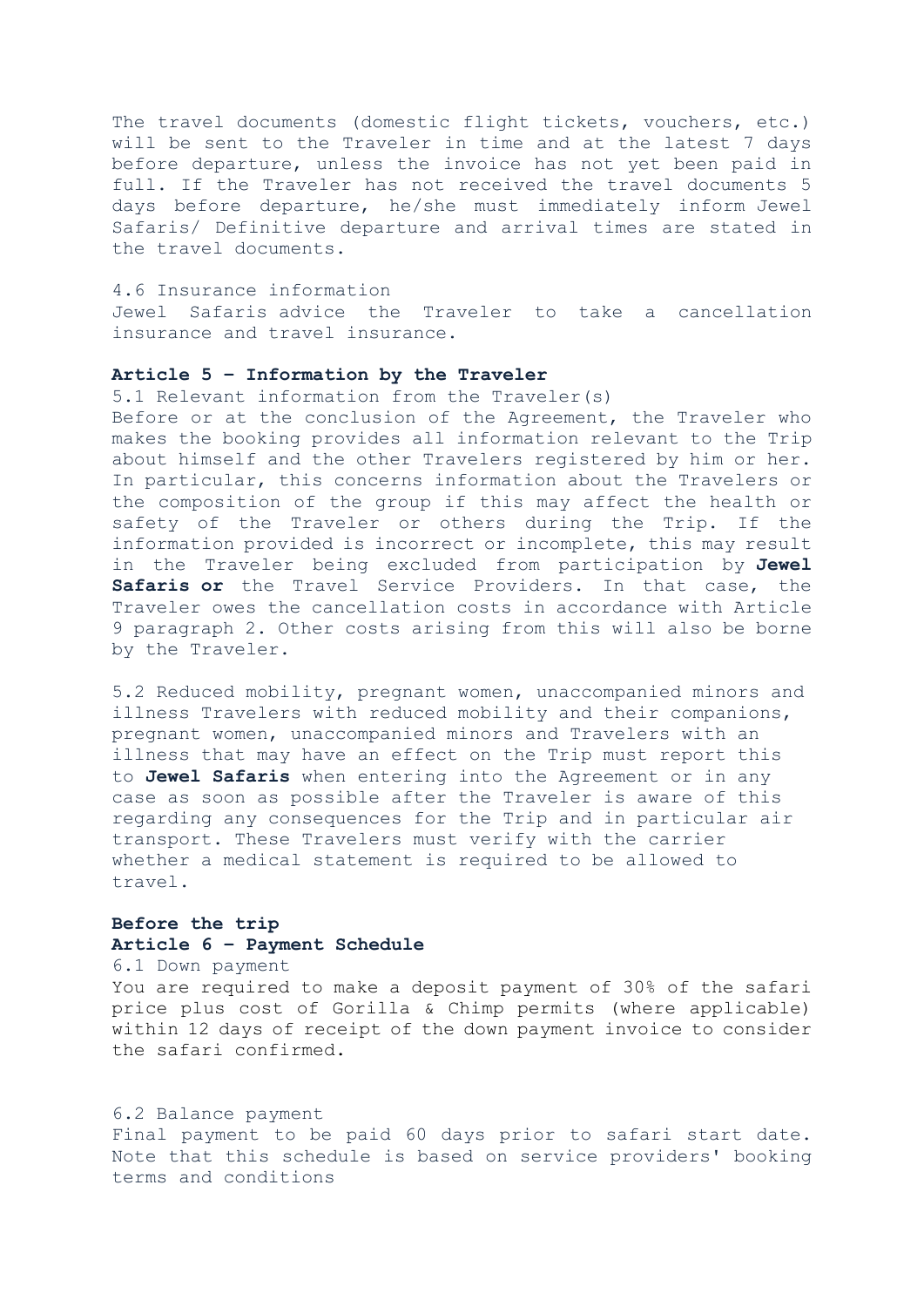## 6.3 Default and interest

If the Traveler does not pay within the term stated above or on the invoice, the Traveler is in default without further notice of default being required and the statutory interest is owed on the outstanding amount from then on.

## 6.4 Collection costs

The Traveler is obliged to pay the extrajudicial collection costs if the Traveler has been demanded of payment in vain within a period of fourteen days, commencing on the day after the reminder has been received, stating the consequences of the non-payment, including the exact collection costs that will be charged. advanced. The extrajudicial collection costs amount to 15% of the amount claimed up to  $\epsilon$ 2,500, 10% on the subsequent €2,500, 5% on the subsequent €5,000 and 1% on the excess, with a minimum of  $€40$ .

#### 6.5 Further consequences of non-payment

If the Traveler is in default Jewel Safaris can suspend the sending of the travel documents without further notice until full payment has been received. If payment is not made even after a reminder or if payment has not been made before the start of the trip, Jewel Safaris has the right to exclude the Traveler from participation. The obligation to pay remains. Instead of excluding the Traveler from participation, Jewel Safaris can cancel the Agreement and charge the Traveler for the cancellation costs due. The provisions of this paragraph are without prejudice to other rights of Jewel Safaris.

## **Article 7 – Substitution**

### 7.1 Terms and Notice

A Traveler may transfer the Trip to another person who meets all the conditions attached to the Trip. The Traveler requests Jewel Safaris not later than 7 days before the start of the Trip, at least with due observance of a reasonable period within which the necessary actions can be performed, to replace the person. Transfer is only possible insofar as the conditions of the relevant Travel Service Provider allow this.

7.2 Joint and several liability and additional costs The Traveler and the person who takes over the Trip are jointly and severally liable for the payment of the amount still due and for any additional fees, surcharges and other costs arising from the substitution, including change costs.

## **Article 8 – Change by the Traveler**

8.1 Change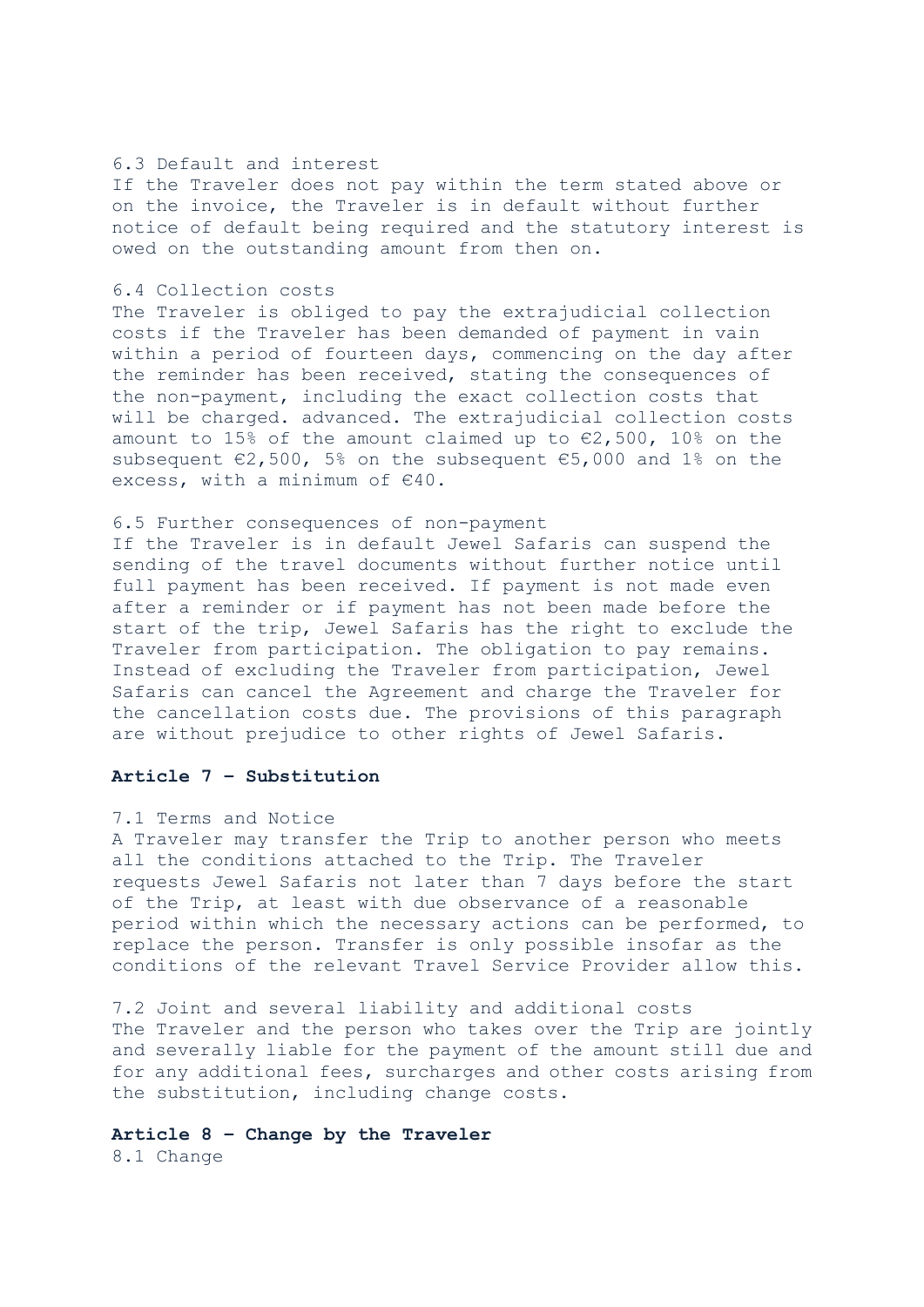The Traveler who has booked the Trip can request Jewel Safaris in writing to change the Agreement or itinerary. Jewel Safaris is not obliged to do this. Jewel Safaris will inform the Traveler of the new travel sum. If the Traveler agrees to the costs of the change, the new travel sum and change costs are due. If the new travel sum is lower than the original travel sum, the difference will be settled with the change costs due.

8.2 Adjustment of departure date or number of travelers A request to change the departure date does not constitute a change, but a cancellation. Reducing the number of paying passengers does not constitute a change, but a partial cancellation. The cancellation regulation of Article 9 paragraph 2 applies to this.

# **Article 9 – Cancellation by the Traveler**

9.1 Cancellation

The Traveler can cancel the Agreement at any time before the start of the Trip. Termination must be in writing. The date on which the written cancellation is received by **Jewel Safaris** is considered the moment of cancellation. In case of receipt after 17:00 or on the weekend, the next working day (Mon-Fri) is considered the date of receipt.

## 9.2 Cancellation fees

We (Jewel Safaris) do not want you to incur costs as a result of cancellation. However, we also meet costs in order to confirm your reservations hence a minimum cancellation fee is charged as below (shown in percentage excluding chimpanzee and Gorilla permit costs)

- ✓ 61 days or more You forfeit the deposit
- $√ 60$  to 20 days 50%
- $\checkmark$  Less than 19 days 100%

Chimpanzees and Gorilla permit fees are nonrefundable.

### **Article 10 – Price change**

10.1 Price change

Jewel Safaris may reserve the right in the Agreement to increase or change the travel sum with regard to Agreements already entered into up to 30 days before the day of departure as a result of price changes in the costs of fuel or other energy sources, taxes or fees not the execution of the Trip involved third parties and/or exchange rates. The price revision method must be known before the booking and is part of the Agreement.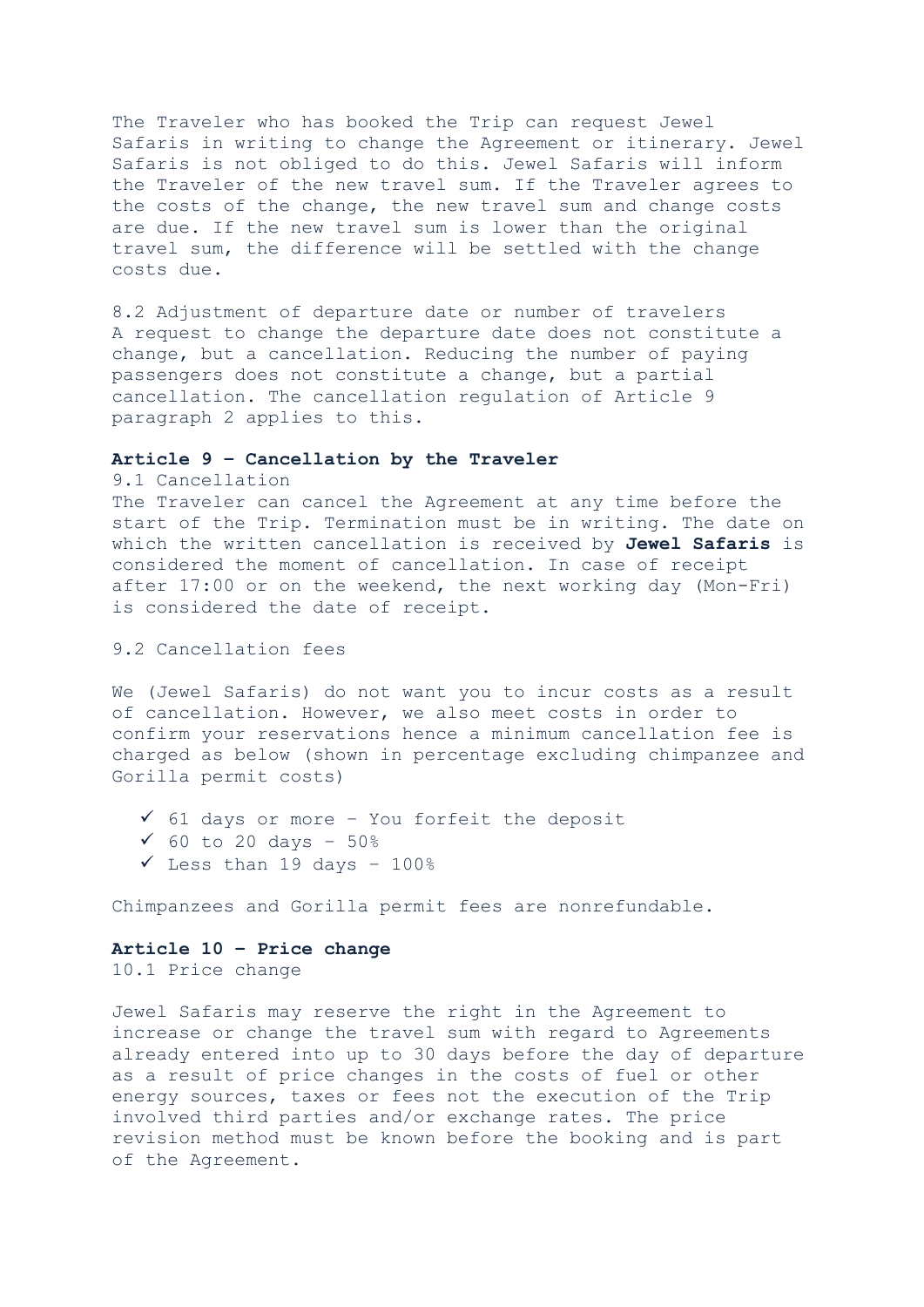### 10.2 Termination by Traveler

If the increase amounts to more than 8% of the travel sum, the Traveler has the right to terminate the Agreement. In that case, the Traveler is entitled to an immediate refund of the amounts paid. Jewel Safaris sets a reasonable term for the Traveler within which the Traveler must notify In Writing whether he is terminating the Agreement. If the Agreement is not terminated within the set term, the price increase will be deemed accepted and the right to termination will lapse.

## 10.3 Price reduction

If the right to a price increase or price change has been stipulated, the Traveler has the right to request a price reduction in accordance with the price revision method. An amount of EUR 30 in administration costs will be deducted from the amount due to the Traveler on the basis of any price reduction.

## **Article 11 – Change**

#### 11.1 Changes

Jewel Safaris has the right to unilaterally change the Agreement before the start of the Trip insofar as it concerns non-drastic changes. The Traveler will be informed of this in Writing and in a clear manner.

### 11.2 Major changes

If necessary, Jewel Safaris can radically change the main features of the Agreement before the start of the Trip. This also includes offering an alternative Trip that is of at least equal quality if reasonably possible. In that case, the Traveler can accept the change or terminate the Agreement without paying cancellation costs.

## 11.3 Change in an agreed special wish

If **Jewel Safaris** cannot or cannot with reasonable effort meet an agreed special preference of the Traveler, **Jewel Safaris** can change the Trip on this part. In that case, the Traveler can accept the change or terminate the Agreement without paying cancellation costs.

## 11.4 Term

In the event of major changes, **Jewel Safaris** will provide the Traveler with a reasonable period within which the Traveler must notify **Jewel Safaris** in writing whether he is terminating the Agreement. If the Agreement is not terminated within the stipulated term, the amendment will be deemed accepted and the right to termination will lapse.

11.5 Price reduction If the change results in a reduction in the quality or costs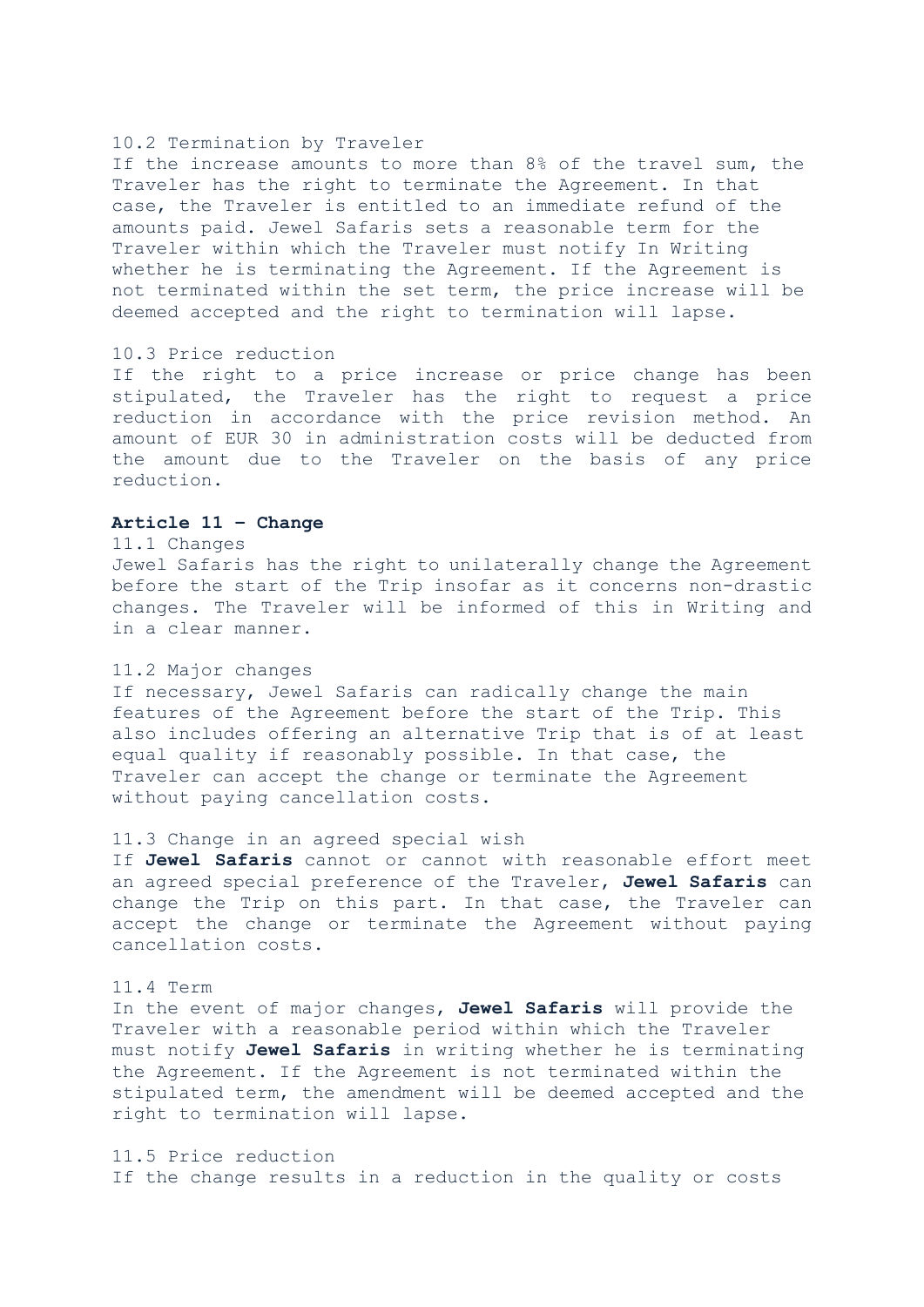of the Trip, the Traveler is entitled to an appropriate price reduction.

11.6 Notice In the event of major changes, the Organizer will immediately inform the Traveler of: – the changes, – the reasonable period within which the Traveler must notify **Jewel Safaris** in writing of his decision whether the Traveler will terminate the Agreement, – the consequence that if the Traveler does not respond in time, the change is considered accepted and the right to termination lapses. – if offered, the content of a replacement Trip or the amount of the appropriate price reduction.

11.7 Reimbursement of paid travel sum If the Traveler terminates the Agreement on the basis of this article, the travel sum already paid will be refunded to the Traveler without delay and at the latest within 14 days.

11.8 Compensation in case of rejection of the change If the Trip is terminated and the cause of the change is attributable to Jewel Safaris, Jewel Safaris will offer the Traveler appropriate compensation. If the Trip is terminated and the cause of the change must be attributed to the Traveler, the resulting damage will be borne by the Traveler. If the Trip is terminated and the cause of the change cannot be attributed to either the Traveler or Jewel Safaris the parties each bear their own damage.

### **Article 12 – Cancellation by Jewel Safaris**

12.1 Termination The Organizer may terminate the agreement before the start of the trip and refund the Traveler all amounts paid for the Trip without being liable for compensation:

a) in the event that the number of registrations is less than the minimum number stated in the Agreement and the Traveler is notified of the cancellation within the period specified in the Agreement, but at the latest:

– 20 days before the start of the Trip for a Trip of 6 days or more. – 14 days before the start of the Trip for a Trip of 2 to 6 days. – 48 hours before the start of the Trip for a Trip of less than 2 days.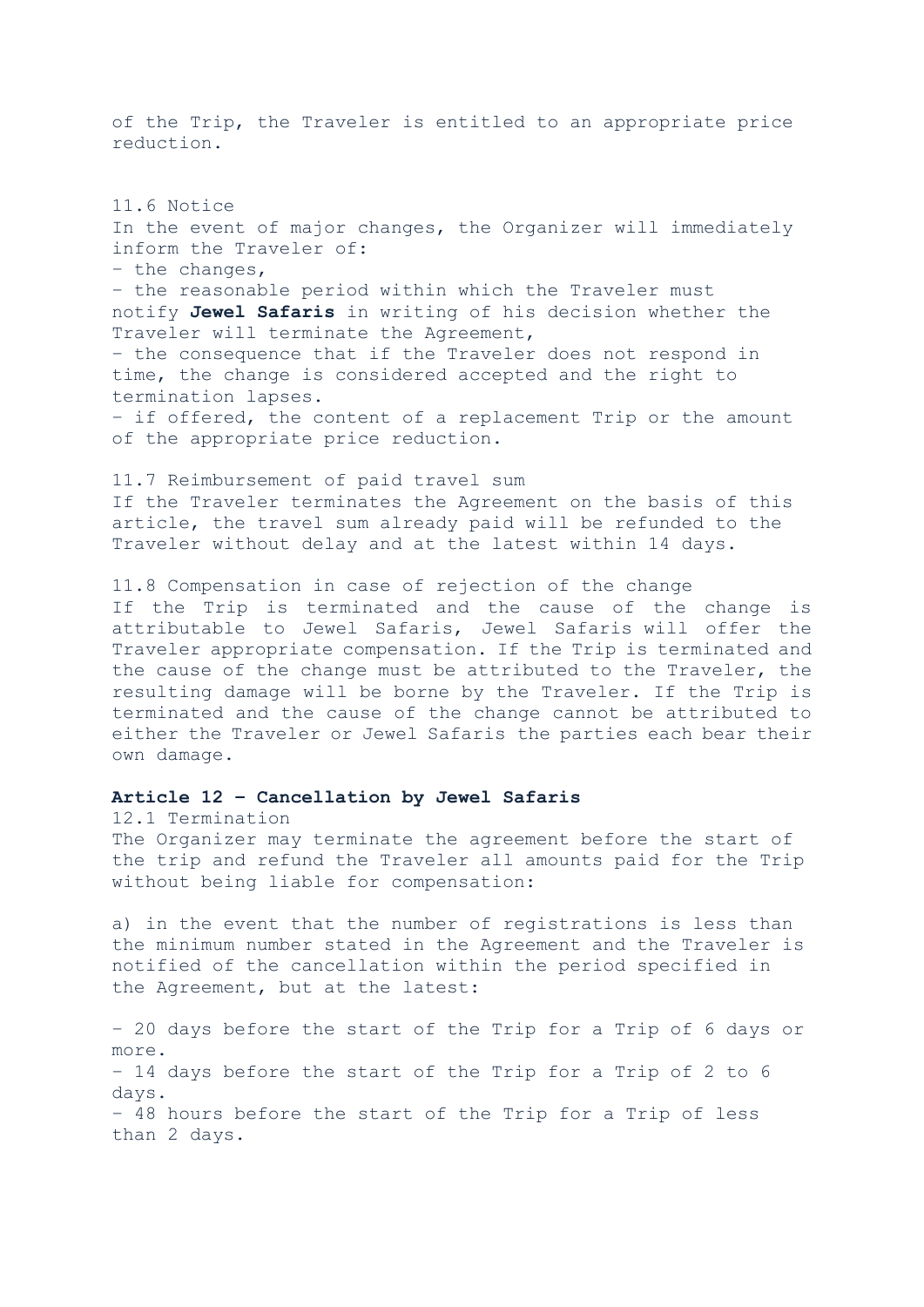b) in case of force majeure, which is understood to mean unavoidable and extraordinary circumstances.

12.2 Reimbursement of paid travel sum In the above cases, **Jewel Safaris** will refund amounts already received without delay and at the latest within 14 days. Costs incurred by the Traveler for services that fall outside the Agreement, such as vaccinations, visas, purchase material, insurance and, if not included in the Trip, accommodation, etc. are not reimbursed.

12.3 Termination at the fault of the Traveler In the event that the Traveler does not meet the predefined participation requirements or if incorrect or incomplete information about experience, skills, physical or mental condition or other relevant topics is provided by or on behalf of the Traveler, Jewel Safaris has the right to terminate the Agreement. This is without prejudice to other rights of the Organizer. Note: gorilla and chimpanzee permits are always 100 % non-refundable.

# **Executive of the trip Article 13 – Responsibility**

13.1 Proper execution of the trip Jewel Safaris is responsible for the performance of the Travel Services to which the Agreement relates, regardless of whether these Travel Services are performed by Jewel Safaris itself or by another Travel Service Provider.

13.2 Changes in itinerary and travel times Jewel Safaris will inform the Traveler about changes in the itinerary or travel times. If Jewel Safaris is not aware of the place of stay, the Traveler will only be informed at the email address or mobile phone number known to Jewel Safaris.

# **Article 14 – Conformity & non-conformity**

14.1 Conformity Jewel Safaris must perform the Agreement in accordance with the expectations that the Traveler may reasonably have on the basis of the publications, the Agreement and the circumstances at the travel destinations.

#### 14.2 Complaint obligation traveler

The Traveler shall immediately inform the Travel Service Provider and Jewel Safaris in accordance with Article 18 of a non-conformity that the Traveler has discovered during the performance of a Travel Service included in the Agreement.

14.3 Solution by Jewel Safaris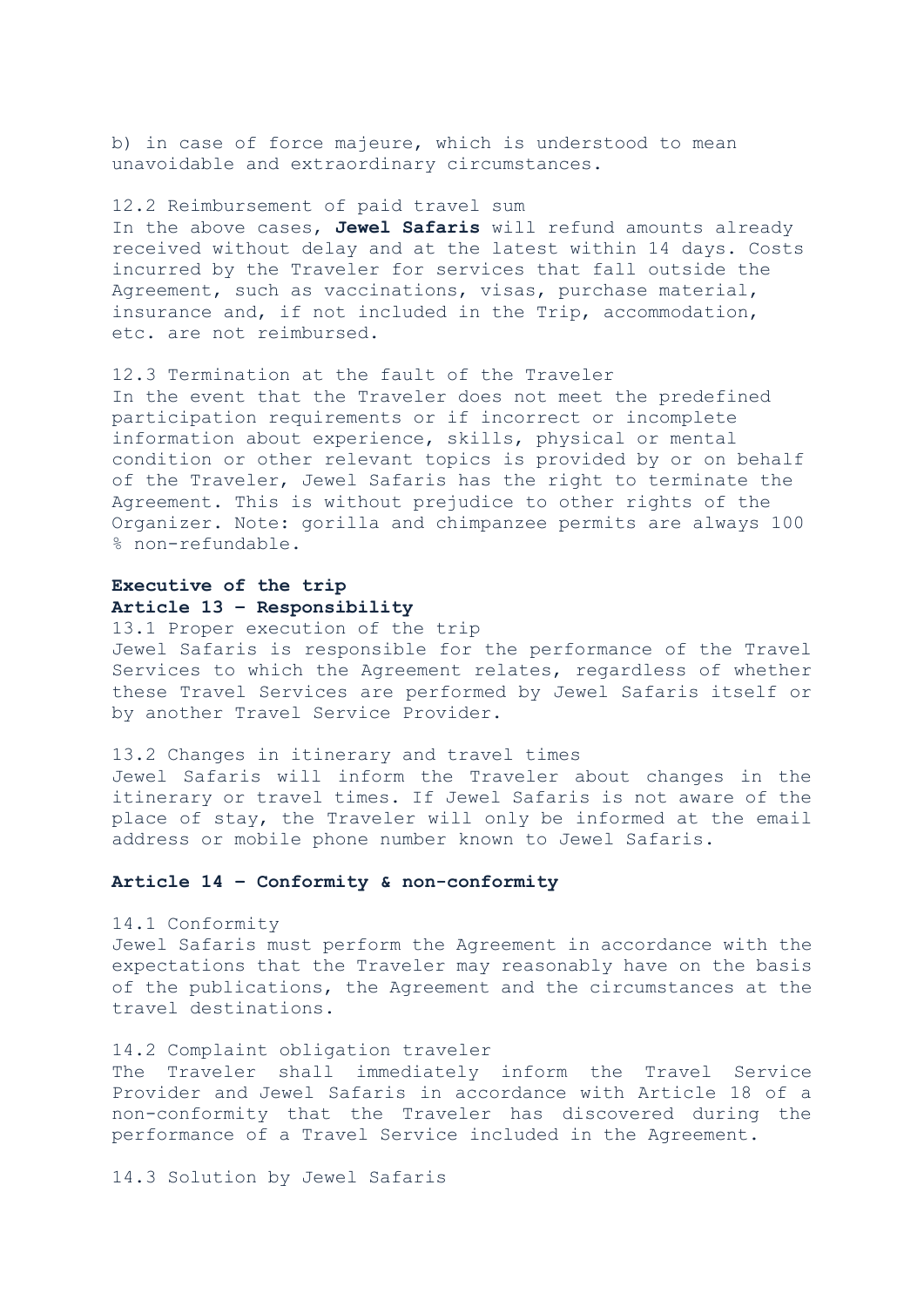Jewel Safaris ensures that the reported non-conformity is remedied. The non-conformity need not be remedied if this is impossible or if it entails disproportionately high costs considering the degree of non-conformity and the value of the relevant Travel Services.

14.4 Solution by the Traveler

If the non-conformity is not remedied within a reasonable period of time set by the Traveler, the Traveler has the option to remedy the non-conformity himself and request a refund of the expenses.

#### 14.5 Alternative trip

If a significant part of the Travel Services cannot be performed as agreed, Jewel Safaris will offer a suitable alternative, at no additional cost to the Traveler. The Traveler is entitled to a price reduction if the alternative is of lower quality. The Traveler can only reject the offered alternative if it is not comparable or the price reduction is insufficient.

14.6 Termination by the Traveler in the event of significant consequences

If the non-conformity has significant consequences for the execution of the Trip and Jewel Safaris has not remedied it within a reasonable period set by the Traveler, the Traveler may terminate the Agreement without payment of cancellation costs. If the Agreement also includes transport, Jewel Safaris will also provide immediate repatriation of the Traveler with equivalent transport without additional costs upon termination by the Traveler.

14.7 Price reduction and compensation In the event of termination pursuant to the previous paragraph or in the event that the Agreement is not terminated and no alternatives have been agreed, the Traveler is entitled to an appropriate price reduction and appropriate compensation.

## 14.8 Price reduction conditions

If the Traveler is entitled to an appropriate price reduction, this only applies to the period in which there was nonconformity. The Traveler is in no way entitled to a price reduction insofar as the non-conformity is attributable to the Traveler.

# **Article 15 – Help and assistance**

15.1 Mandatory assistance

Jewel Safaris shall provide immediate assistance and assistance to the Traveler if the Traveler is in a situation whereby assistance is needed, in particular by providing good information about medical services, local authorities and consular assistance and assisting the Traveler in the use of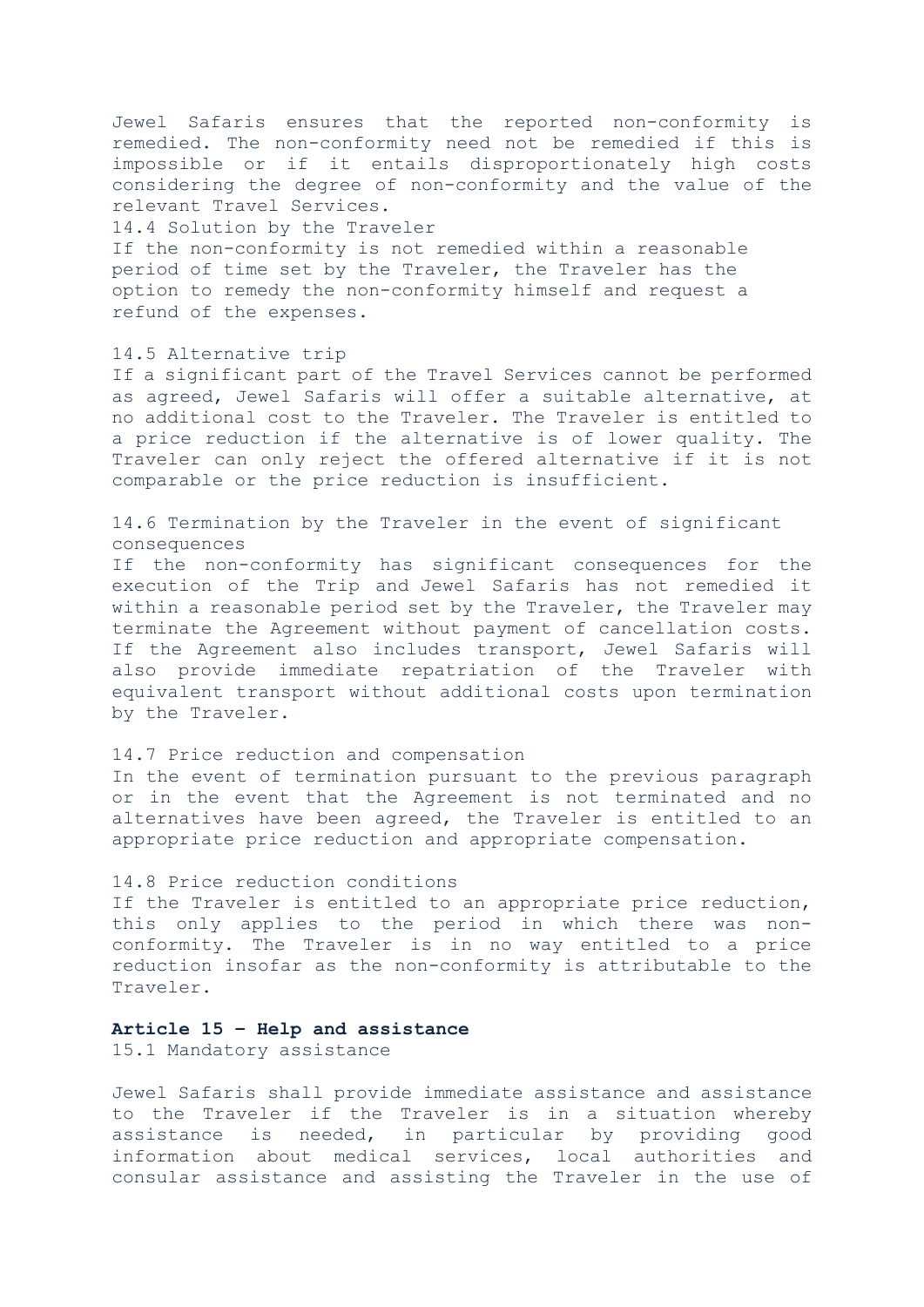distance communication and in finding alternative travel arrangements.

15.2 Cost The Organizer will charge a reasonable fee for the help and assistance if the difficulties have arisen through intent or negligence on the part of the Traveler.

## **Liability**

**Article 16 – Liability, compensation & exoneration** 16.1 Compensation Compensation includes both damages suffered and compensation for lost travel enjoyment.

16.2 Attribution & force majeure

The Traveler is in no way entitled to compensation for damage incurred by the Traveler as a result of non-conformity, insofar as the non-conformity is due to: a. the Traveler; b. third parties who are not directly involved in the execution of the Agreement and the non-conformity could not be foreseen or prevented; c. unavoidable and extraordinary circumstances.

## 16.3 Liability exclusion

Any liability of Jewel Safaris for damage is limited to three times the travel sum, unless the damage results from the death or personal injury of the Traveler or the damage is caused by intentional or negligent act of Jewel Safaris.

### 16.4 Liability exclusion under Uganda regulation

If Jewel Safaris can be held liable for any damage, including damage resulting from the death or personal injury of the Traveler, this liability will in any case be limited or excluded to the limits allowed under the applicable Uganda regulations pertaining to the individual Travel Services.

## 16.5 Insurance

Jewel Safaris is not liable for damage to the Traveler that is covered by insurance, such as health, travel or cancellation insurance. We strongly recommend the purchase of comprehensive travel insurance in case of any unforeseen eventualities.

## 16.6 Limitation

Any claim by the Traveler for compensation for damage lapses two years after the Trip has taken place or if the Trip did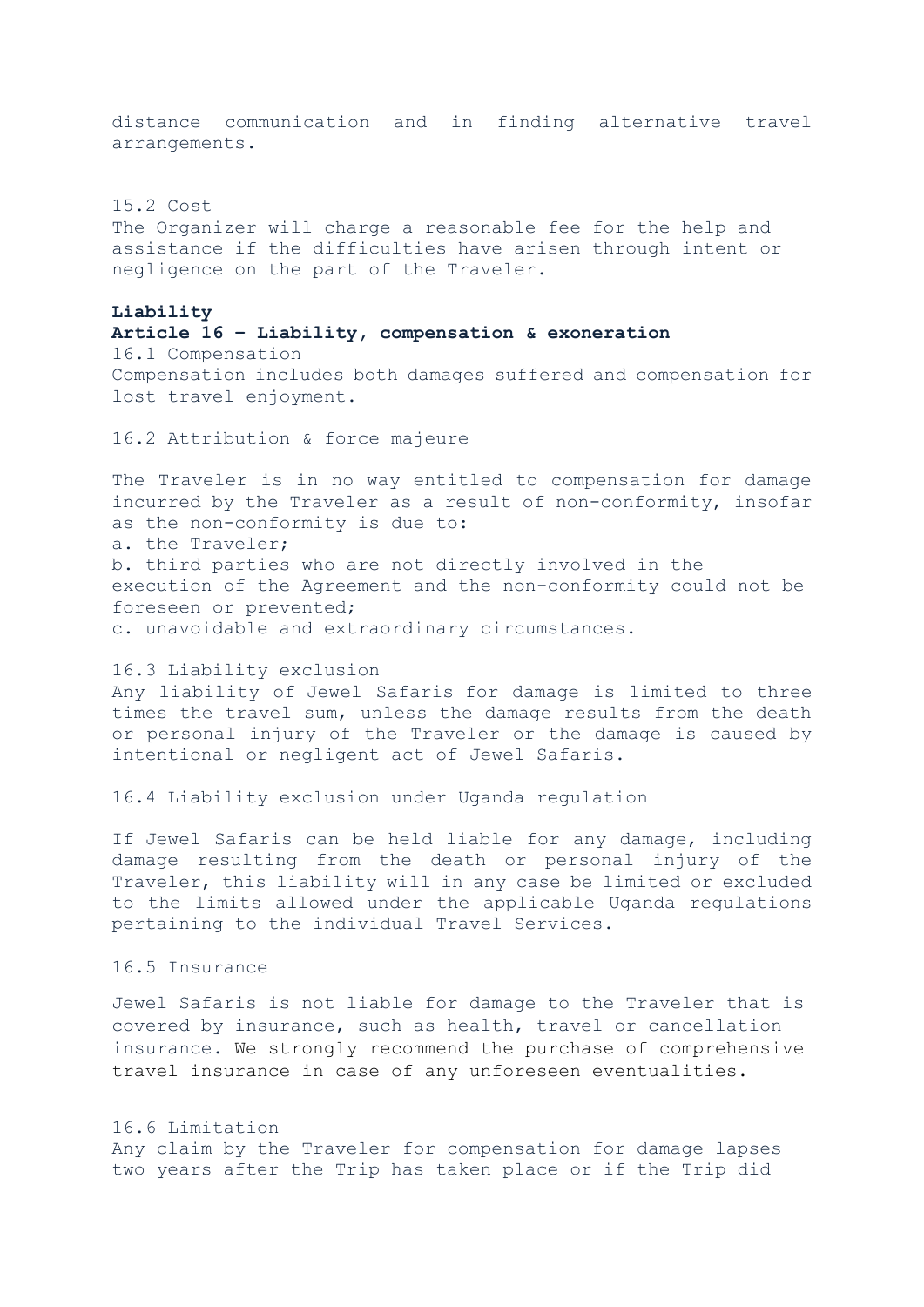not take place two years after the planned date of commencement.

## 16.7 No Accumulation of Fees

If, for the same event, compensation or compensation is due under Uganda regulations, such as the Regulation on denied boarding, cancellation or long delay, such compensation or compensation shall not be cumulative with the compensation or price reduction under this Agreement. The compensation or damages will be deducted from the damages or price reduction owed by Jewel Safaris under this Agreement. For the above, it does not matter whether the compensation or compensation under Uganda regulations is owed by Jewel Safaris or a travel service provider engaged by it.

# **Obligations of the traveler Article 17 – Obligations Traveler**

17.1 Conduct and follow-up of directions The Traveler must behave as a reasonably acting Traveler and is obliged to follow all instructions to promote the proper execution of the Trip from Jewel Safaris and the Travel Service Providers.

17.2 Consequences of non-compliance – exclusion from participation

In the event of non-compliance with instructions or in the event that a Traveler causes nuisance, Jewel Safaris or the Travel Service Provider has the right to partially or completely deny the Traveler further participation in the Trip or Travel Service. In such a case, the Traveler is not entitled to a refund of monies. Further costs incurred as a result are at the expense and risk of the Traveler.

## 17.3 Warning

Before proceeding to exclusion from participation, the Traveler will first be given a verbal or written warning. A warning is not required if this cannot be required of **Jewel Safaris** or Travel Service Provider given the circumstances of the case, considering the behavior of the Traveler, the expected chance of improvement of the behavior, the effect on the Trip and other Travelers, the risk of damage and the safety of the Travelers and others.

## 17.4 Traveler's liability

The Traveler is liable for damage caused by his behavior, noncompliance with the obligations in this article or damage that is otherwise attributable to him. The Traveler indemnifies **Jewel Safaris** against claims from Travel Service Providers or third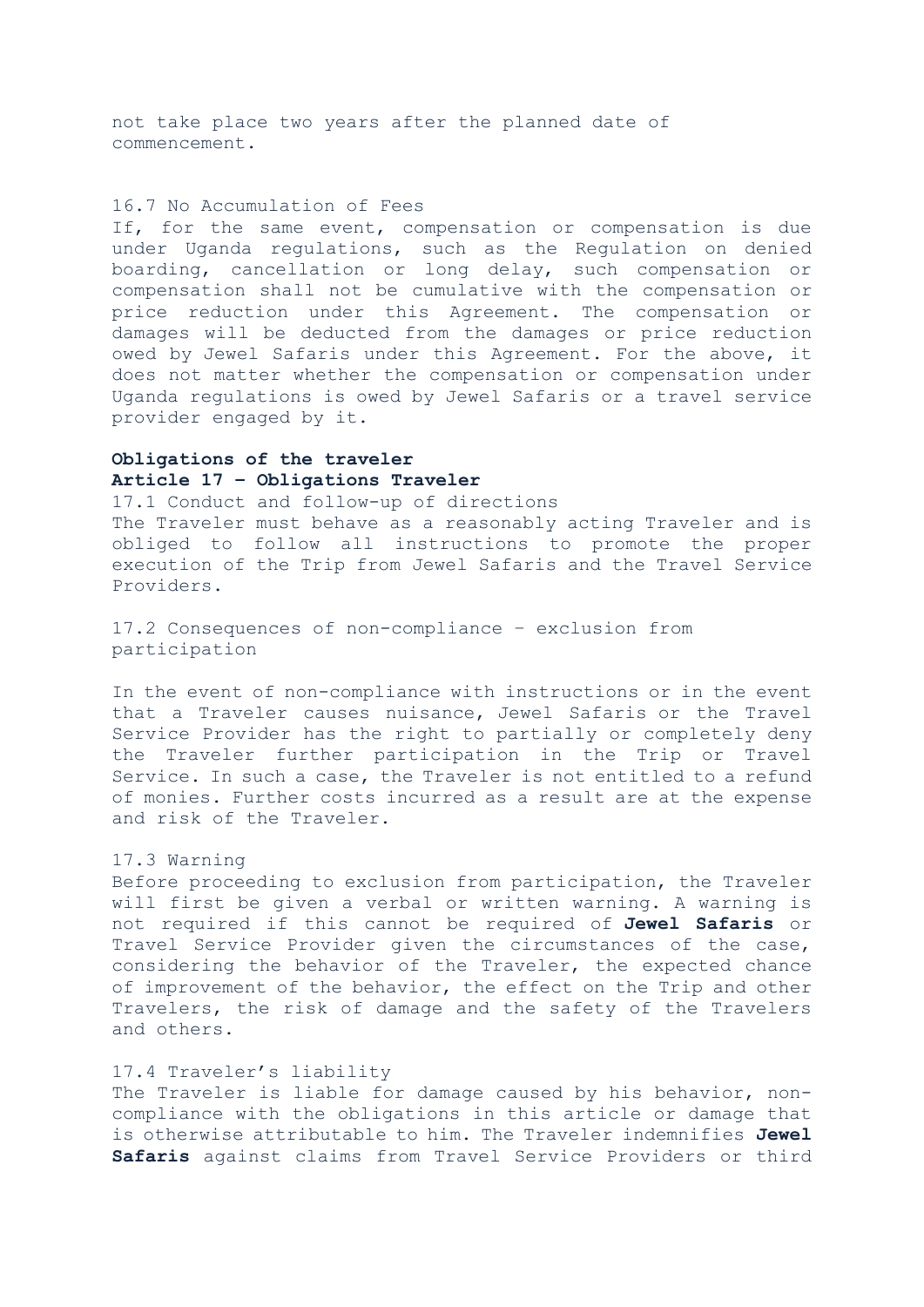parties involved in the Trip for damage caused by the Traveler or attributable to him.

17.5 Checking the time of the return journey The Traveler must verify the exact time of departure no later than 24 hours before the scheduled start of the return journey.

## **Other provisions Article 18 – Complaints**

18.1 Information Before the start of the Trip, Jewel Safaris will provide the emergency contact details of Jewel Safaris and, where applicable, its local representative.

### 18.2 Reporting on site

If the Traveler believes that the Trip is being performed nonconformly, he must report this non-conformity without delay, but in any case during the Trip to Jewel Safaris team. This notification can be made by [WhatsApp, SMS text message, by telephone or on working days (Mon-Fri) during local office hours (9-17h) also by e-mail]. Jewel Safaris will send the Traveler a confirmation of the notification via the same medium and by email.

## 18.3 Communication costs

The costs of the necessary communication with Jewel Safaris will be refunded by Jewel Safaris. The Traveler must limit the costs as far as possible, for example by making use of telephone calls via the internet, WhatsApp and e-mail.

### 18.4 Report unresolved complaint after return

All complaints that, in the opinion of the Traveler, have not been or have not been fully resolved or compensated during the Trip, must be submitted to Jewel Safaris in Writing within two months of return, stating reasons. Jewel Safaris is obliged to respond with reasons within one month of receipt of the complaint.

18.5 Consequences of not reporting the non-conformity or complaint or not reporting it in time Not complaining or not complaining in time in accordance with the second paragraph of this article may affect the amount of any price reduction or compensation, unless the interests of Jewel Safaris are not harmed by the late complaint. Complaints that are not received in time after return will not be processed, unless this is not reasonable in the circumstances of the case.

## **Article 19 – Other provisions**

19.1 Third party rights